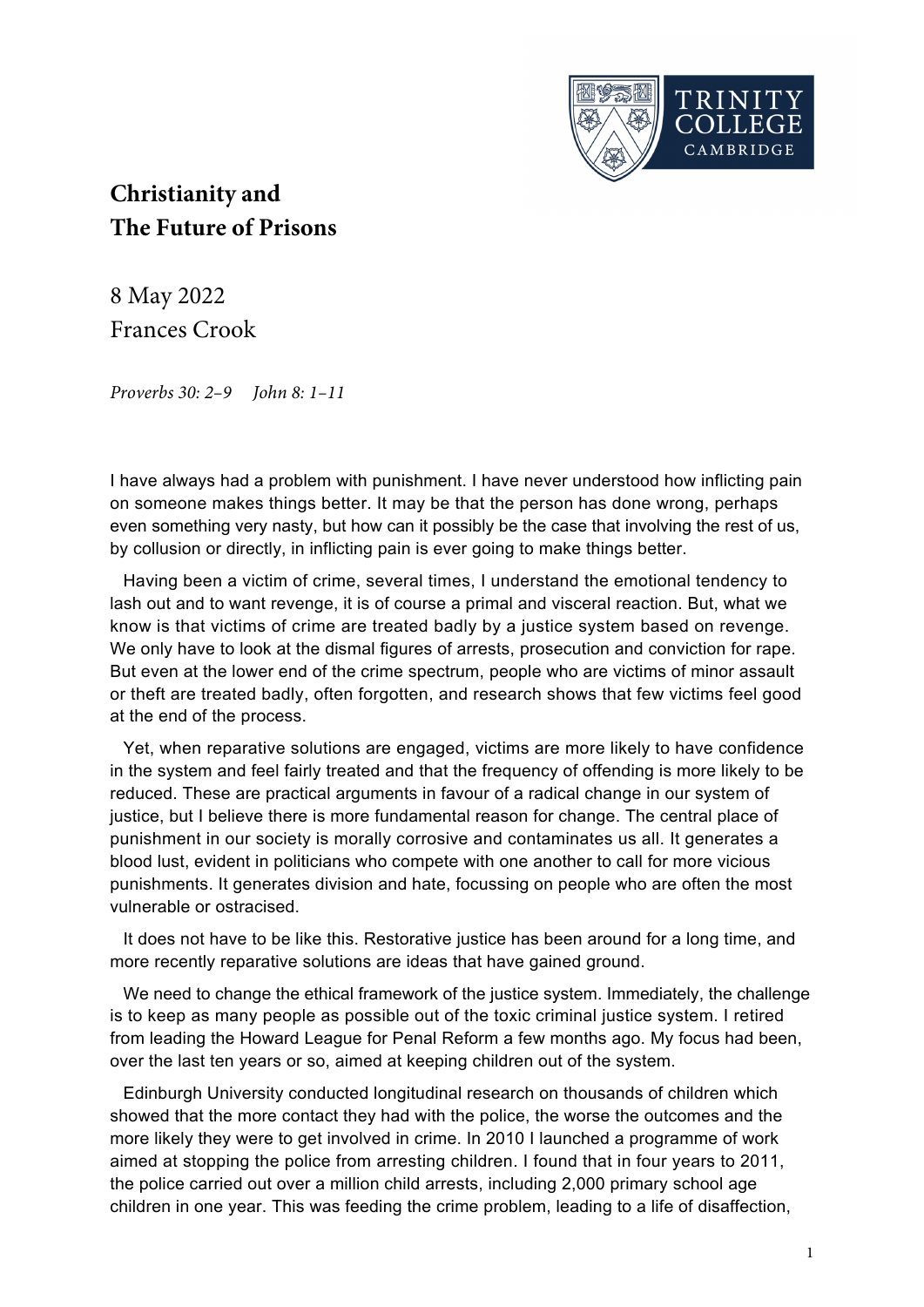and was the reason for the inflated use of prison for children who were being pushed through the system. In England and Wales there were over 3,000 children in prisons and other penal institutions.

This is the work that I am most proud of. We worked with police to get them to understand that doing nothing was the almost always the best option. For normal childhood challenges, parents and schools are best placed to respond. We all know that children, teenagers, are annoying, and do things we wish they wouldn't, but that challenge is a normal part of growing up and arrest is not the proper response.

We put out local press statements and each year I would do around 40 radio interviews. At the start, the main question would be: but they have done something wrong so why aren't we arresting them? After ten years of public education campaigning, the question would be, why is our local police force not doing as well as a neighbouring force at reducing arrests.

Just before I retired we published the latest figures, which showed just over 72,000 child arrests, a decrease of 75% in ten years. The number of primary school aged children arrested had been reduced to 383. By last year, the number of children in penal custody had, as a consequence, been reduced to around 560, almost all boys. And, no there were no children of primary school age in custody and hardly any 12, 13 or 14 year olds.

At the same time, crimes committed by children, even serious crimes have fallen.

We are starting to see the knock-on effects working their way through the system with fewer older teenagers in custody.

In case anyone needs reminding why keeping young people out of prison is so important, just have a look at the reports published by inspectors into places like Feltham which has incarcerated tens of thousands of boys and has never, never, been a decent or safe place, where violence by staff and by boys is an everyday occurrence, where the boys don't get decent or even enough food, where boys are lucky to get just a few hours education a week, where punishment is an everyday event, and at the end of it all, the children are often released to no proper support and even homelessness.

Prison is no place for children.

I spent a lot of time in prisons in my 30 year career, including over 100 of the prisons in the UK, some of them many times. I recall going to a private prison holding young boys. I was told how well the boys were treated. We were served lunch by boys out on the wing and I was told how they were all engaged in positive activity. I walked away from the guided tour led by the governor, along the wing and asked to see inside the cells, where I had been assured there were no boys. I found two lads who told me they had been locked up for days. One showed me his great wadge of 'nickings' – sheets of paper showing his punishments. The one on top was for ringing his cell bell. He told me the officer had brought him a metal tray of lunch to eat alone in his cell, but no knife and fork, so he rang the bell, for which he had been 'nicked'.

The pandemic has had a terrible impact on prisons, for children and adults. People have been locked in isolation, or perhaps even worse, two to a cell designed and designated for one person, all day and night for two years. Many prisons are still containing people in their cells for extended periods. Staff shortages mean there just are not enough people to run prisons decently.